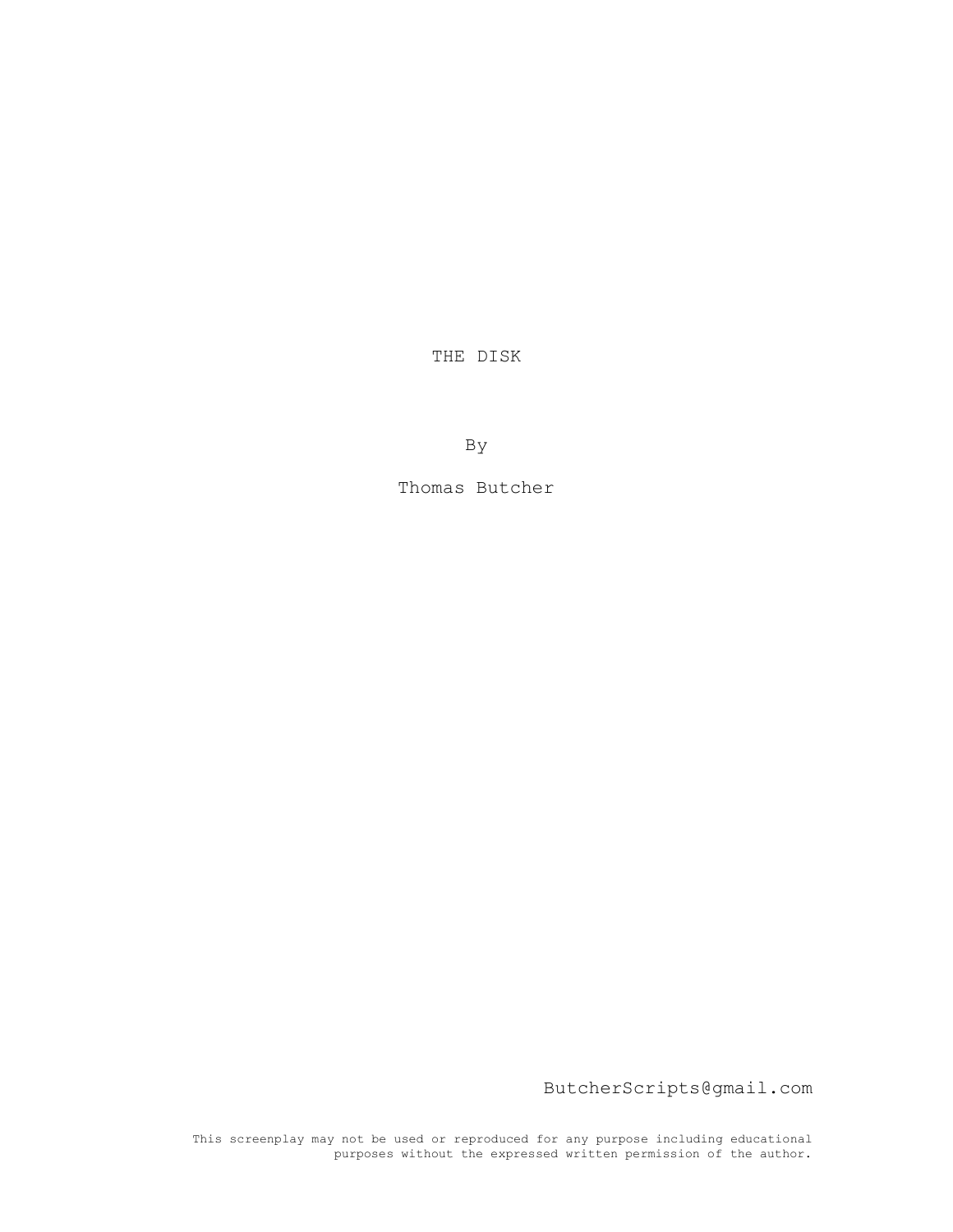INT. DARK ROOM – DAY

A yellow clasp envelope is slid under the door. CALVIN (21) picks it up. He carefully opens it. He pulls out a typed note from the BOSS (60's). He reads.

> BOSS (V.O.) Dear Mr. K, I'm sorry we could not meet in person. I need to keep to myself until all of this blows over. You will find some highly sensitive information on the provided disk. Memorize it. Once you've memorized everything on the disk, destroy it. Time is of the essence. My life is in your hands now. Regards, Mr. T.

Calvin takes out a lighter and sets the note ablaze. He slowly reaches into the envelope…and then pulls out…

A floppy disk.

He holds it up and stares at it…

…and stares…

…until finally he says…

CALVIN Are you fucking kidding me?

Calvin flips the disk back and forth to examine it.

CALVIN (CONT'D) Alexa, call my Techie.

ALEXA (20) is seen for the first time, sitting in the corner, on her phone. She ignores him.

CALVIN (CONT'D)

Alexa.

She ignores him. Calvin starts to get impatient.

CALVIN (CONT'D)

Alexa.

She continues to ignore him.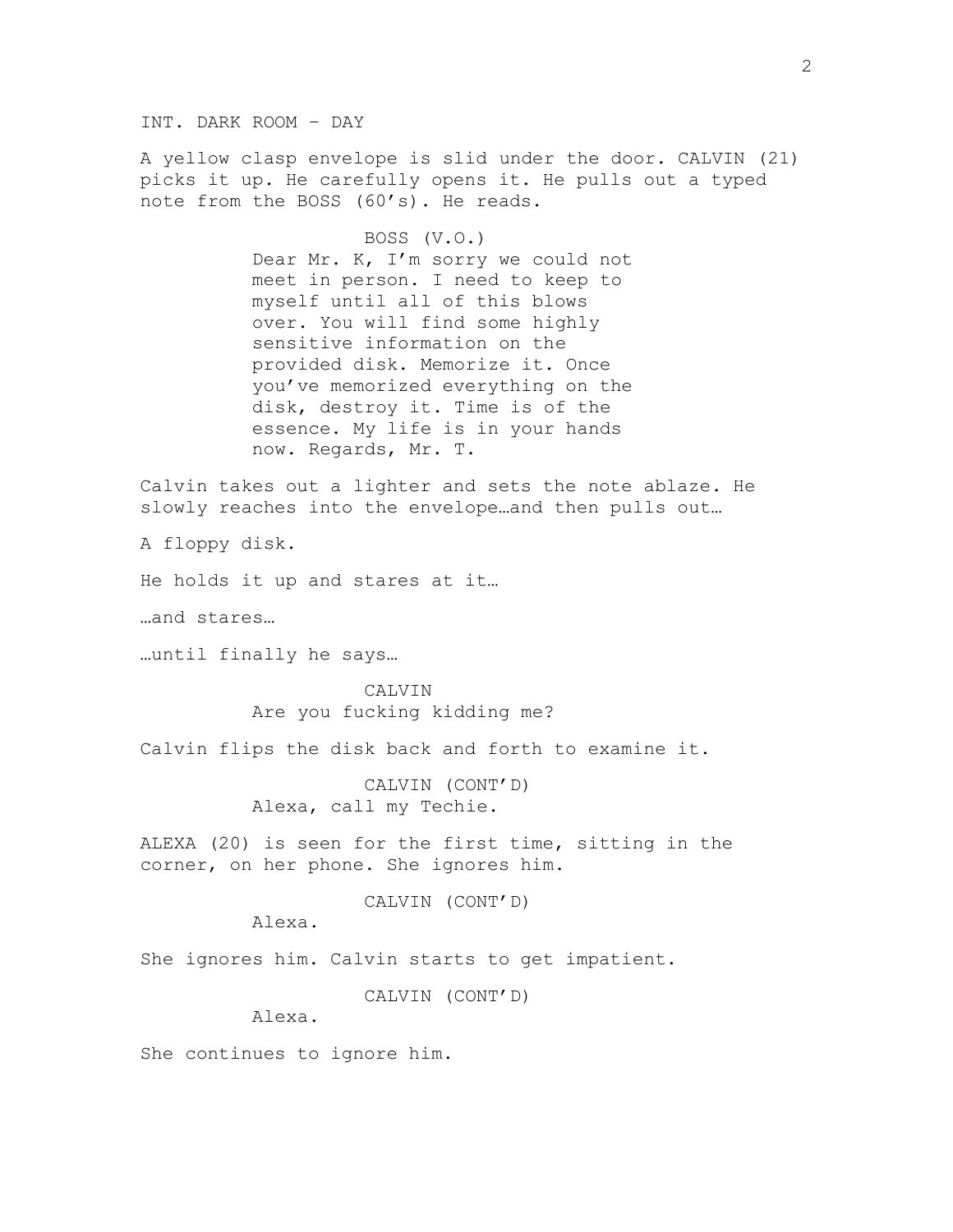CALVIN (CONT'D)

Alexa!

ALEXA

What!?

CALVIN Alexa, call my Techie.

ALEXA Call him yourself, Calvin.

CALVIN Alexa, call my Techie.

ALEXA Why do you always got me doing stupid shit?

CALVIN Alexa, you're my assistant.

## ALEXA

Bullshit, you don't even pay me. I thought this was gonna be a fun summer job, and that super-secret spy would look good on my résumé. But all we ever do is sit around in this dusty old room.

## CALVIN

Alexa, do you know what the hell this is?

Calvin holds up the floppy disk for Alexa to see.

ALEXA How the hell do I know, I ain't no techie.

Calvin nods his head before saying…

CALVIN Alexa, call my Techie.

Alexa stands up and begins to walk towards the door.

## ALEXA You know what Calvin, I'm sick of your shit. Good luck with

whatever, I'm outta here.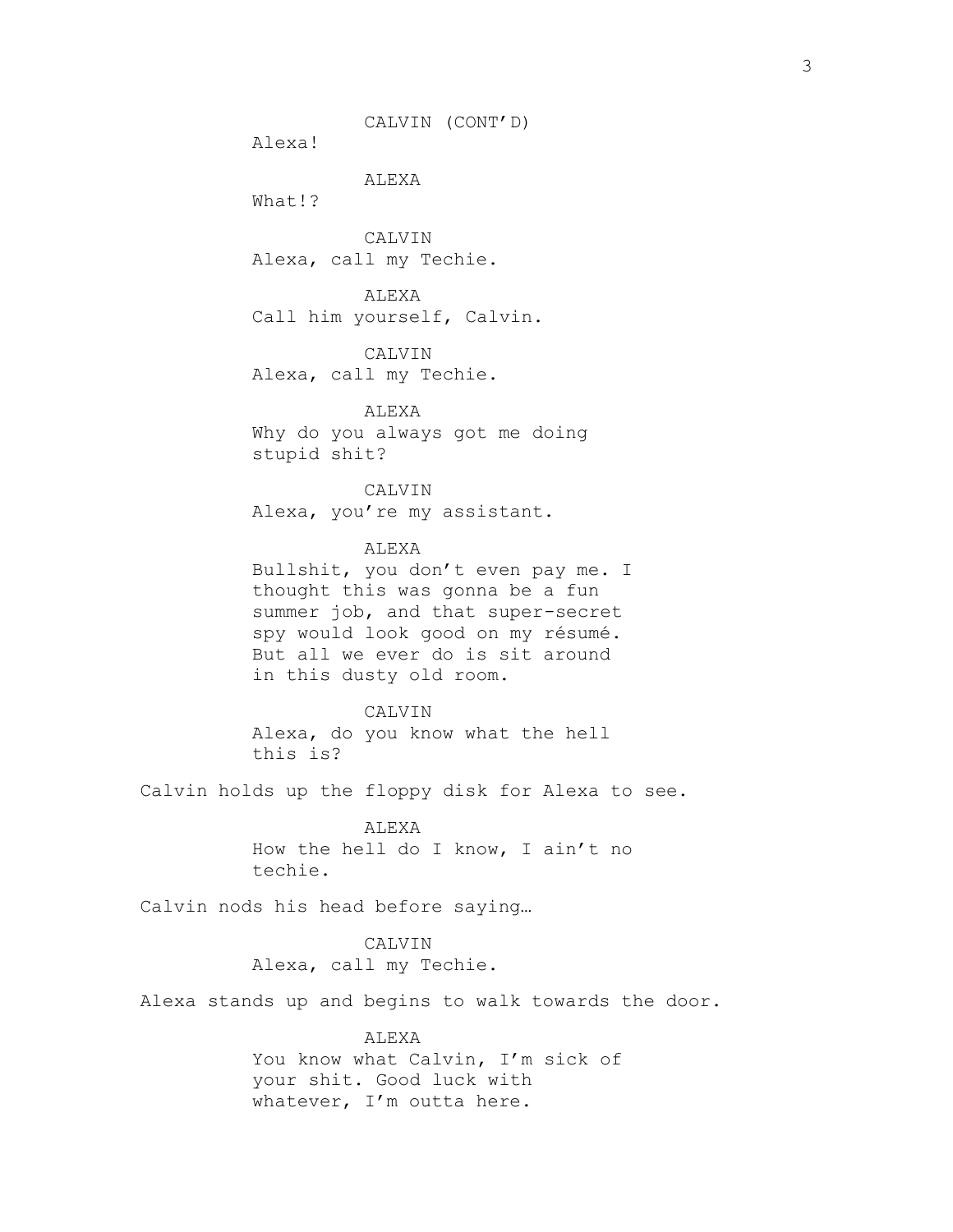Alexa exits the room. Calvin watches her leave, looks at the floppy disk, and then takes out his phone. CALVIN Hey Siri.

Calvin's phone dings.

CALVIN (CONT'D) Call my Techie.

SIRI My web search turned something up for tushie. Have a look.

CALVIN No, call my Techie.

SIRI I found a few places matching tushie a little ways from you.

CALVIN Techie, Siri, call my Techie.

SIRI I found this on the web for Taiwanese hand jobs.

CALVIN Son of a bitch.

Calvin types in his Techie's phone number manually. The phone begins to ring. Calvin's TECHIE (20's) answers.

> TECHIE (O.S.) Password?

> > **CALVIN**

Tag team.

TECHIE (O.S.) Alright, let's do it!

CALVIN Hey, it's Calvin.

TECHIE (O.S.) Oh hey Calvin, how can I help you?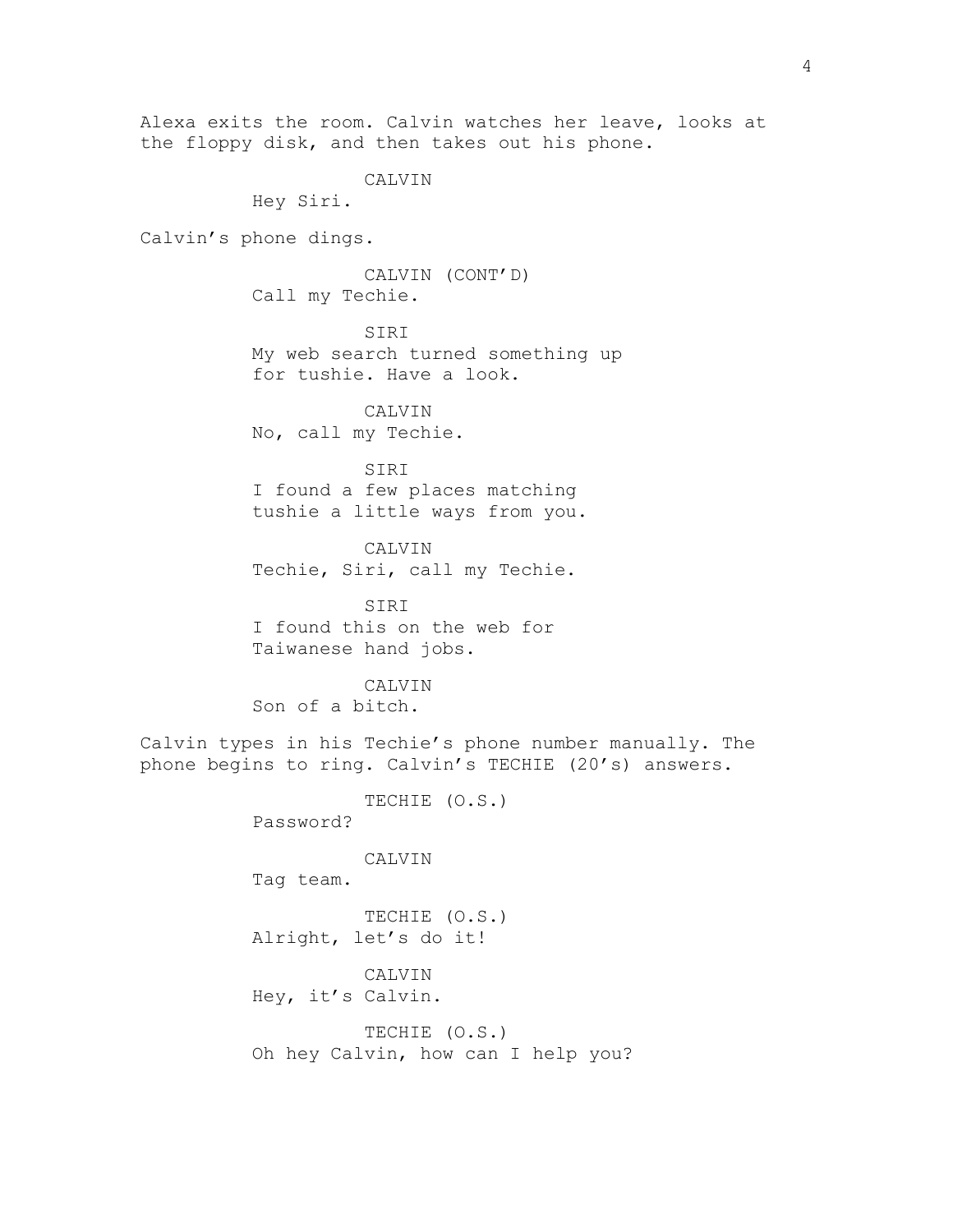CALVIN My new boss just sent me information on some kind of square disk and I have no idea how to access it. TECHIE (O.S.) A square disk? What the hell are you talking about? CALVIN Hold on, I'll send you a picture. Calvin takes a picture of the floppy disk and sends it. TECHIE (O.S.) Oh my god, dude it's a floppy disk. CALVIN A what? TECHIE (O.S.) A floppy disk! CALVIN It's floppy? Calvin tries wiggling the disk up and down. TECHIE (O.S.) Yeah man, it's like an old school flash drive from the 90's. Why would he send you that? CALVIN I don't know, maybe because he's like 80 years old? TECHIE (O.S.) Bummer. CALVIN So how do I access the information? TECHIE (O.S.) Umm…do you have an old computer lying around? Calvin looks around the room.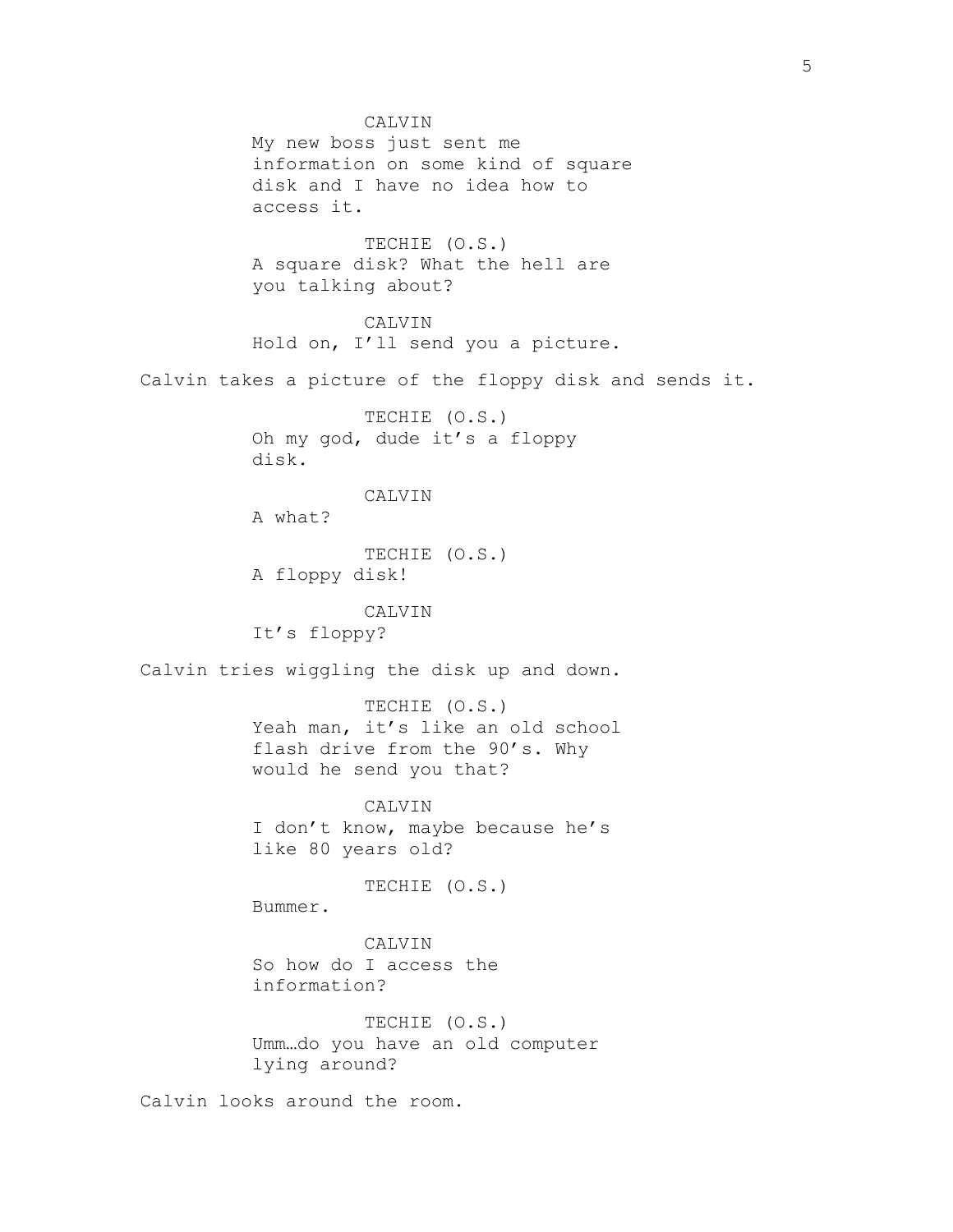CALVIN

No.

TECHIE (O.S.) Then good luck with that.

CALVIN What? You're supposed to be my techie.

TECHIE (O.S.) Yeah, and I'm building an A.I. robot so I can have sex with it. I'm not wasting my time trying to read floppy disks.

CALVIN But Techie I need you!

TECHIE (O.S.) Ok, chill out bro, listen. You can probably get a floppy disk drive off of Amazon. Just tell Alexa to order one.

CALVIN How long will that take?

TECHIE (O.S.) Do you have prime shipping?

CALVIN

No.

TECHIE (O.S.)

Bummer.

Title card on black:

## **5-7 Business Days Later**

INT. DARK ROOM – DAY

Calvin is opening a box with scissors. The faint noise of a yellow clasp envelope being slid under the door catches his attention. He picks it up, opens it, and reads the note.